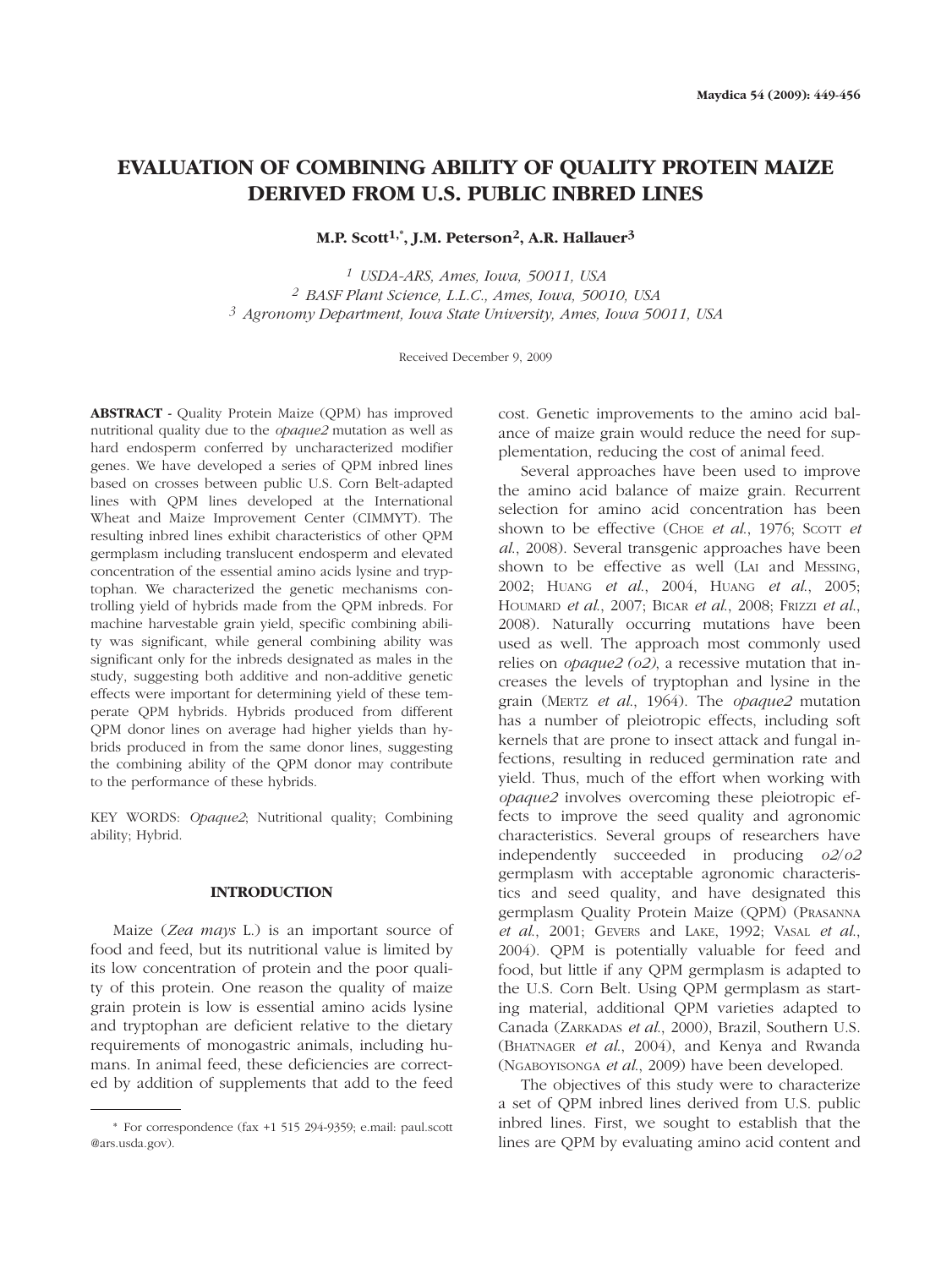grain translucence. We then sought to determine repeatability and general and specific combining ability (SPRAGUE and TATUM, 1941) of agronomic traits (yield, grain moisture content, root lodging and stalk lodging) of a set of hybrids with these QPM inbred lines as parents. Because the choice of the direction of cross can be important for production of hybrid seed, we sought to determine if reciprocal crosses were different than direct crosses for the agronomic traits we evaluated. These data suggest strategies for obtaining optimal performance from these inbred lines and for development of new QPM inbred lines for use in hybrid maize production.

## **MATERIALS AND METHODS**

Temperate QPM inbred lines were derived from crosses between two CIMMYT QPM donor lines (CLRQ00502 and CLQ06901) and recurrent parent inbred lines released from Iowa State University (Table 1). F1 and BC1 lines were produced in Mexico by CIMMYT. The Iowa QPM lines were developed from the BC1 generation by three generations of pedigree selection for agronomically desirable individuals. Selected plants were selfpollinated and kernels of each selected ear were planted ear-torow in the next season for continued inbreeding and selection. Kernels of selected ears had opacity scores of two or lower on a scale of 1 to 5, similar to elite inbred lines used in Iowa (Fig. 1). The presence of the *opaque2* gene was confirmed in these inbreds by molecular genotyping (BABU *et al*., 2005). In some years, selection was based on tryptophan, methionine and lysine concentration evaluated using microbial amino acid analysis methods (SCOTT *et al*., 2004) in addition to agronomic properties and grain opacity.

The grain amino acid concentration from the inbred lines used in this study was evaluated using AOAC standard method at the University of Missouri Experiment Station Chemistry Laboratory (Method 982.30 E(a,b,c), AOAC INTERNATIONAL, 2006). Crude protein was determined by combustion analysis (Method 990.03, AOAC INTERNATIONAL, 2006) using the formula crude protein = N x 6.25. ANOVA was used to identify significant variation for each amino acid and crude protein. Where significant variation was found, means of the QPM genotypes were compared to the means of two representative non-QPM genotypes using a Student's t-test to determine the probability the observed differences in the means of the two groups are due to chance.

Hybrids were produced using a North Carolina design II mating design (COMSTOCK and ROBINSON, 1952), which is a modified diallel in which parents are assigned to either the male or female group and all possible female by male crosses are made (Table 1). When inbred lines are classified into heterotic groups, this design offers the advantage of requiring fewer crosses than a complete diallel because crosses are not made between members of the same heterotic groups. This design allows estimation of general and specific combining ability. In addition, we examined reciprocal effects by making all crosses in the reverse direction as well. Experimental entries were grown from seed produced in the same environment in two-row plots in a randomized complete block design near Crawfordsville and Carroll Iowa in 2007 and near Ames, Crawfordsville, and Carroll, Iowa in 2008, with each location serving as a replication. Planting dates for these locations were May 2, May 14, May 12, May 6 and May 10, respectively. Plant densities were similar to what is used in this region for commercial corn production (approximately 65,000 plants per hectare), and fertilization was carried out according to recommendations for commercial corn production. Immediately prior to harvest, plots were visually scored for root lodging (percentage of leaning plants) or stalk lodging (percentage of plants broken below the ear). At grain maturity, plots were harvested with a plot combine equipped with a weigh bucket and moisture meter. Average moisture content at each location varied from 13.7 to 23.6%. These data were used to calculate yield at 15.5% moisture.

#### *Statistical procedures*

To gain an overview of the data with respect to the significance of genotype effects, environmental effects, and the direction in which crosses were made in production of the hybrids, trait data were initially subjected to ANOVA using the following linear model in which all terms in the model were considered fixed effects:

TABLE 1 - *Iowa QPM inbred lines, source QPM lines from CIMMYT, source germplasm of the Iowa lines and gender designation for the design II mating design*.

| OPM line | Recurrent Parent | Source of QPM <sup>1</sup> | Origin                                 | Designated Gender |
|----------|------------------|----------------------------|----------------------------------------|-------------------|
| BQPM1    | <b>B97</b>       | CLO06901                   | Iowa Corn Borer Synthetic No. 1 (R) C9 | Male              |
| BQPM2    | B98              | CLO06901                   | Pioneer two-ear Composite (FR) C5      | Male              |
| BQPM3    | B99              | CLRQ00502                  | Iowa Corn Borer Synthetic No.1 (R) C10 | Male              |
| BQPM4    | <b>B100</b>      | CLRQ00502                  | (B85 x H99)H99                         | Male              |
| BQPM5    | <b>B113</b>      | CLO06901                   | Pioneer two-ear Composite (FR) C9      | Male              |
| BQPM6    | <b>B104</b>      | CLO06901                   | Iowa Stiff Stalk Synthetic [BS13(S)C5] | Female            |
| BQPM7    | <b>B109</b>      | CLRQ00502                  | (B73 x BS20) B73                       | Female            |
| BQPM8    | <b>B110</b>      | CLQ06901                   | Iowa Stiff Stalk Synthetic [BS13(S)C5] | Female            |

1 CLQ06901 is a direct derivative of QPM population 69 (Templado Amarillo QPM). It has intermediate maturity and a yellow flint grain type. CLRQ00502 is a recycled QPM line representing subtropical population 502. There is little genetic relationship between the two lines.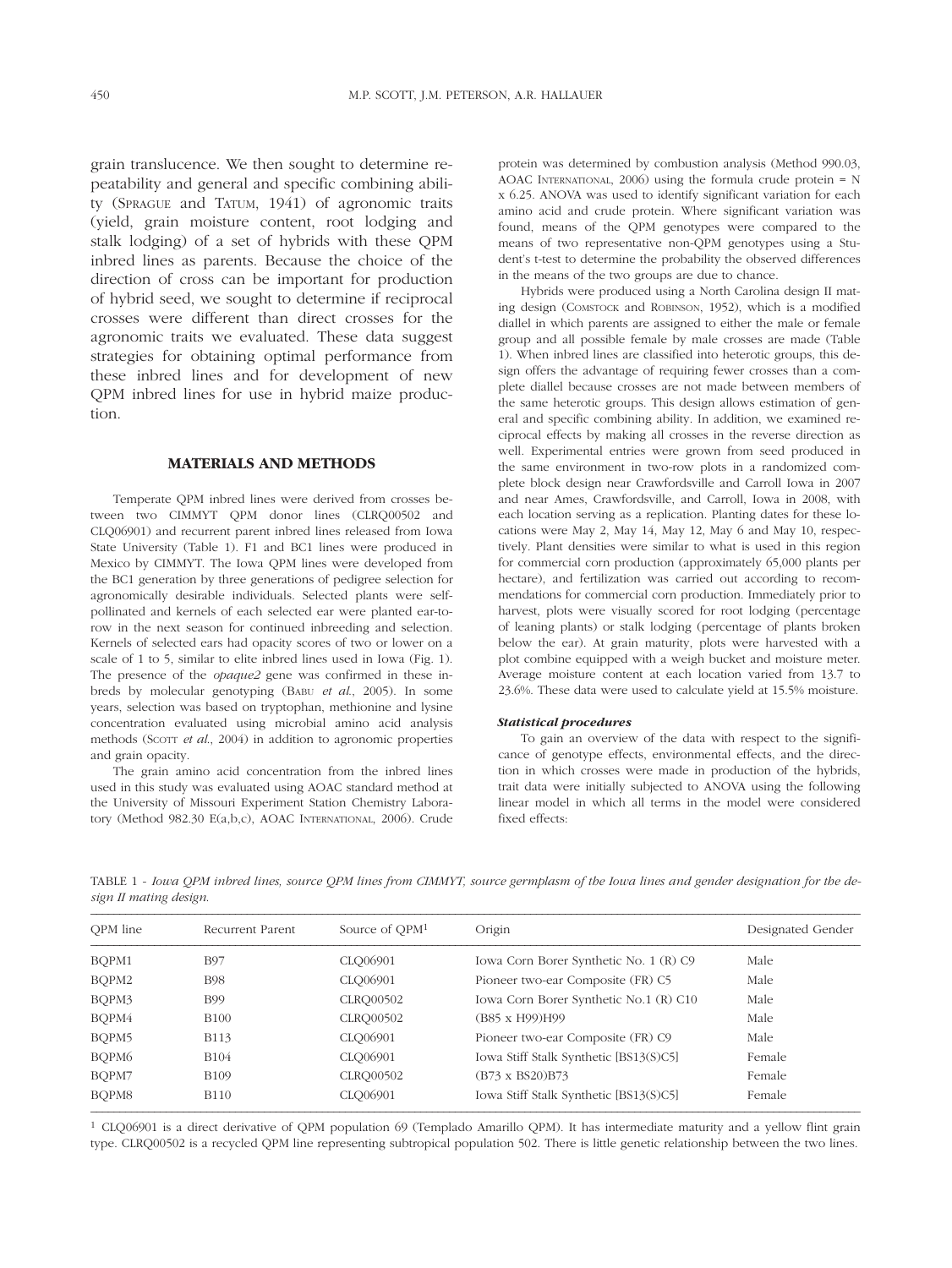Y = mean + Year + Loc[Year] + Dir/Rec + Genotype[Dir/Rec] + Year x Dir/Rec + Loc[Year] x Dir/Rec + error

| Where     |                                                                                       |
|-----------|---------------------------------------------------------------------------------------|
| Y         | = the observed value                                                                  |
| Mean      | = the overall mean value of the experiment                                            |
| Year      | = the effect of the year of the yield trial<br>$(2007 \text{ or } 2008)$              |
| Loc[Year] | = the effect of the location (Ames, Carroll or<br>Crawfordsville) nested within Year  |
| Dir/Rec   | = whether the parents of the hybrid were<br>crossed as designated in Table 1 (direct) |
|           | or with the male and female designations<br>reversed (reciprocal)                     |
|           | Genotype $[\text{Dir/Rec}] =$ the effect of genotype nested within<br>Dir/Rec         |
|           | Fixed effects were used because our inference space is limit                          |

Fixed effects were used because our inference space is limited to this set of observations.

No more than 1% of the observations made for each trait were removed as outliers. Repeatability was calculated by dividing variance of the Genotype[Dir/Rec] by the total variance. For yield, contrasts between the direct and reciprocal version of individual hybrids were examined for statistical significance.

To obtain information about the combining abilities of the parental lines, we next carried out ANOVA with the year and location effects combined to represent an effect called "environment". Since the direct/reciprocal effect was not significant in the previous analysis, we combined these observations for this analysis. The genetic effects divided into Parent 1 (those lines designated as males), Parent 2 (those lines designated as females) and Parent 1 x Parent 2 interaction effects. The model used was:

### $Y = mean + Loc + Parent 1 +Parent 2 + (P1 \times P2) +$  $(Loc x P1) + (Loc x P2) + error$

Where:

| Y              | = the observed value                                                                                                                                                                                                                                                                                                                                                                                                                                       |
|----------------|------------------------------------------------------------------------------------------------------------------------------------------------------------------------------------------------------------------------------------------------------------------------------------------------------------------------------------------------------------------------------------------------------------------------------------------------------------|
| Mean           | = the overall mean value of the experiment                                                                                                                                                                                                                                                                                                                                                                                                                 |
| Environment    | $=$ the effect of the environment                                                                                                                                                                                                                                                                                                                                                                                                                          |
| Parent 1 or P1 | = the effect of the parent of the hybrid from                                                                                                                                                                                                                                                                                                                                                                                                              |
|                | the "male" group                                                                                                                                                                                                                                                                                                                                                                                                                                           |
| Parent 2 or P2 | = the effect of the parent of the hybrid from                                                                                                                                                                                                                                                                                                                                                                                                              |
|                | the "female" group                                                                                                                                                                                                                                                                                                                                                                                                                                         |
|                | $\mathbf{A} = \mathbf{A} \quad \mathbf{A} = \mathbf{A} \quad \mathbf{A} = \mathbf{A} \quad \mathbf{A} = \mathbf{A} \quad \mathbf{A} = \mathbf{A} \quad \mathbf{A} = \mathbf{A} \quad \mathbf{A} = \mathbf{A} \quad \mathbf{A} = \mathbf{A} \quad \mathbf{A} = \mathbf{A} \quad \mathbf{A} = \mathbf{A} \quad \mathbf{A} = \mathbf{A} \quad \mathbf{A} = \mathbf{A} \quad \mathbf{A} = \mathbf{A} \quad \mathbf{A} = \mathbf{A} \quad \mathbf{A} = \mathbf$ |

As before, all effects were fixed, limiting the inference space to this set of observations.

To determine if the combining ability of the QPM donor line impacted the yields of our hybrids, one-way ANOVA and Student's t-test were carried out to compare means of hybrids produced with the same QPM donor to the means of hybrids produced with different QPM donors.

# **RESULTS AND DISCUSSION**

We initiated a program to develop U.S. Corn Belt-adapted QPM hybrids. Our approach was to carry out four generations of pedigree selection in populations derived from crosses between inbred lines released by Iowa State University and CIMMYT QPM lines (Table 1, see Materials and Methods for



FIGURE 1 - Photograph of the abaxial side of back-lit kernels of the 8 inbred lines used in this study. A. BQPM1, B. BQPM2, C. BQPM3, D. BQPM4, E. BQPM6, F. BQPM7,G. BQPM8, H. BQPM5, I. B110, J. *o2*/*o2*.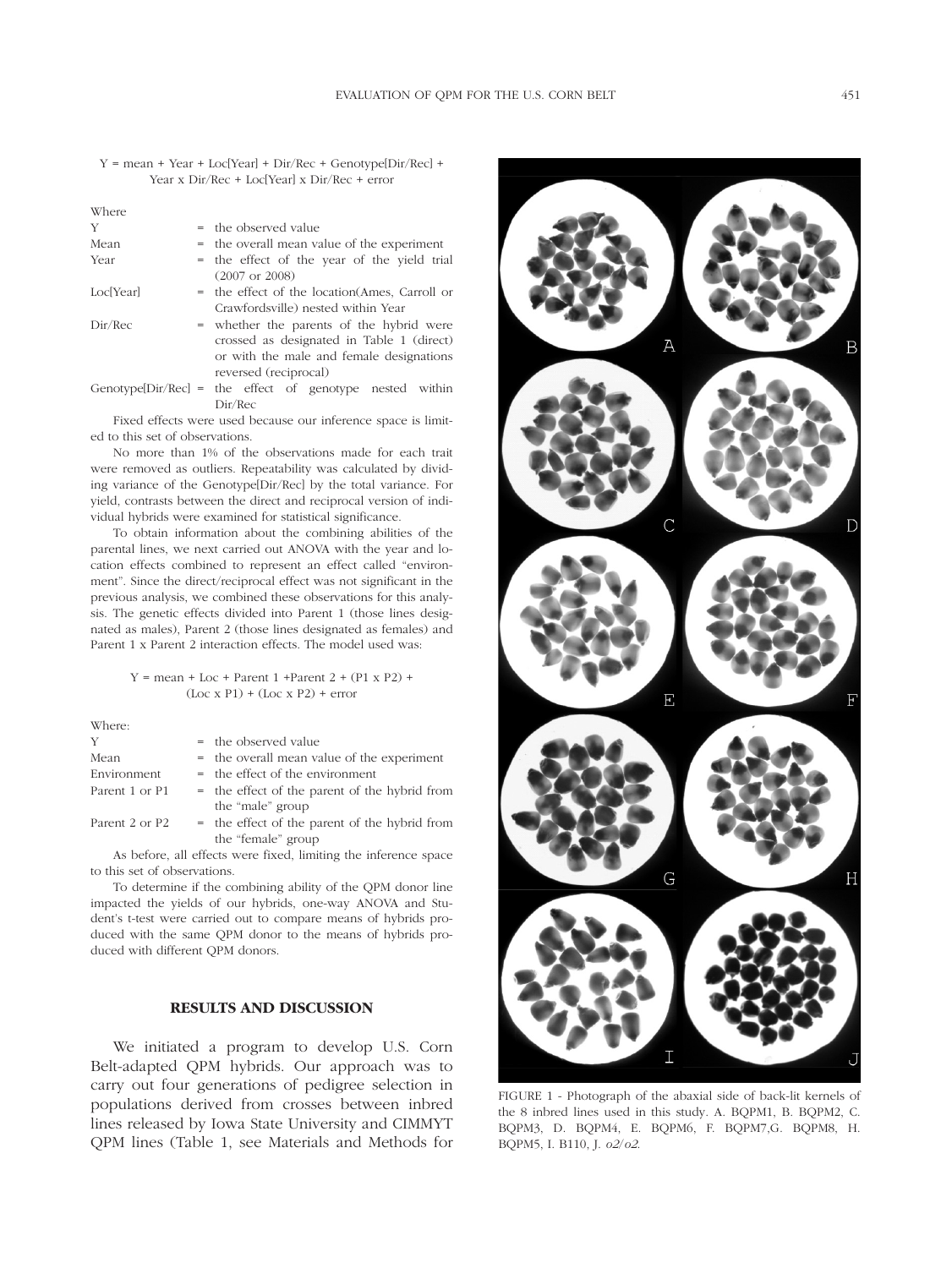TABLE 2 - *Amino acid concentration of eight QPM inbred lines used in this study and representative normal inbreds B110 and B97*.

| Amino acid    | BQPM1             | BQPM2 | BQPM3 | BQPM4 | BQPM5 | BQPM6 | BQPM7 | BQPM8 | <b>B110</b> | <b>B97</b> | QPM vs. w.t. <sup>b</sup> |
|---------------|-------------------|-------|-------|-------|-------|-------|-------|-------|-------------|------------|---------------------------|
| Asp           | 0.76 <sup>a</sup> | 1.11  | 0.87  | 0.71  | 0.79  | 0.69  | 0.87  | 0.85  | 0.52        | 0.68       |                           |
| Thr           | 0.33              | 0.38  | 0.32  | 0.34  | 0.30  | 0.33  | 0.35  | 0.37  | 0.27        | 0.35       |                           |
| Ser           | 0.33              | 0.38  | 0.32  | 0.31  | 0.28  | 0.35  | 0.34  | 0.40  | 0.33        | 0.38       |                           |
| Glu           | 1.43              | 1.70  | 1.39  | 1.51  | 1.24  | 1.56  | 1.66  | 1.94  | 1.45        | 1.82       |                           |
| Pro           | $0.81\,$          | 0.98  | 0.86  | 1.02  | 0.71  | 0.94  | 0.91  | 1.00  | 0.64        | 0.91       |                           |
| Gly           | 0.46              | 0.50  | 0.41  | 0.45  | 0.41  | 0.45  | 0.48  | 0.48  | 0.31        | 0.37       | **                        |
| Ala           | 0.55              | 0.66  | 0.53  | 0.55  | 0.48  | 0.60  | 0.62  | 0.75  | 0.61        | 0.74       |                           |
| Cys           | 0.25              | 0.30  | 0.23  | 0.28  | 0.23  | 0.26  | 0.27  | 0.29  | 0.17        | 0.22       |                           |
| Val           | 0.53              | 0.60  | 0.50  | 0.55  | 0.45  | 0.53  | 0.57  | 0.60  | 0.39        | 0.52       |                           |
| Met           | 0.16              | 0.18  | 0.14  | 0.17  | 0.16  | 0.19  | 0.17  | 0.18  | 0.16        | 0.18       |                           |
| Ile           | 0.30              | 0.36  | 0.29  | 0.31  | 0.27  | 0.32  | 0.33  | 0.39  | 0.30        | 0.36       |                           |
| Leu           | 0.80              | 0.99  | 0.82  | 0.84  | 0.71  | 0.93  | 0.82  | 1.09  | 1.04        | 1.30       |                           |
| Tyr           | 0.25              | 0.29  | 0.25  | 0.25  | 0.22  | 0.26  | 0.29  | 0.33  | 0.26        | 0.31       |                           |
| Phe           | 0.37              | 0.44  | 0.36  | 0.35  | 0.32  | 0.39  | 0.37  | 0.46  | 0.41        | 0.49       |                           |
| Lys           | 0.43              | 0.51  | 0.39  | 0.43  | 0.39  | 0.42  | 0.44  | 0.47  | 0.29        | 0.33       | $***$                     |
| His           | 0.39              | 0.44  | 0.36  | 0.41  | 0.31  | 0.38  | 0.40  | 0.39  | 0.23        | 0.33       |                           |
| Arg           | 0.61              | 0.71  | 0.51  | 0.57  | 0.51  | 0.62  | 0.59  | 0.67  | 0.39        | 0.43       | **                        |
| Trp           | 0.09              | 0.09  | 0.08  | 0.09  | 0.08  | 0.09  | 0.09  | 0.09  | 0.06        | 0.06       | **                        |
| Asp/pn        | 0.085             | 0.097 | 0.094 | 0.074 | 0.094 | 0.07  | 0.084 | 0.074 | 0.064       | 0.069      |                           |
| Thr/pn        | 0.037             | 0.033 | 0.034 | 0.035 | 0.036 | 0.034 | 0.034 | 0.032 | 0.033       | 0.036      |                           |
| Ser/pn        | 0.037             | 0.033 | 0.034 | 0.032 | 0.033 | 0.036 | 0.033 | 0.035 | 0.041       | 0.039      | $***$                     |
| $Glu$ /pn     | 0.159             | 0.148 | 0.150 | 0.156 | 0.147 | 0.159 | 0.161 | 0.168 | 0.180       | 0.186      | $\ast\ast$                |
| Pro/pn        | 0.090             | 0.086 | 0.093 | 0.106 | 0.084 | 0.096 | 0.088 | 0.087 | 0.079       | 0.093      |                           |
| Gly/pn        | 0.051             | 0.044 | 0.044 | 0.047 | 0.049 | 0.046 | 0.047 | 0.042 | 0.038       | 0.038      | **                        |
| Ala/pn        | 0.061             | 0.058 | 0.057 | 0.057 | 0.057 | 0.061 | 0.060 | 0.065 | 0.076       | 0.076      | **                        |
| Cys/pn        | 0.028             | 0.026 | 0.025 | 0.029 | 0.027 | 0.027 | 0.026 | 0.025 | 0.021       | 0.022      |                           |
| Val/pn        | 0.059             | 0.052 | 0.054 | 0.057 | 0.053 | 0.054 | 0.055 | 0.052 | 0.048       | 0.053      |                           |
| Met/pn        | 0.018             | 0.016 | 0.015 | 0.018 | 0.019 | 0.019 | 0.016 | 0.016 | 0.020       | 0.018      |                           |
| Ile/pn        | 0.033             | 0.031 | 0.031 | 0.032 | 0.032 | 0.033 | 0.032 | 0.034 | 0.037       | 0.037      | **                        |
| Leu/pn        | 0.089             | 0.086 | 0.088 | 0.087 | 0.084 | 0.095 | 0.080 | 0.095 | 0.129       | 0.133      | $***$                     |
| Tyr/pn        | 0.028             | 0.025 | 0.027 | 0.026 | 0.026 | 0.027 | 0.028 | 0.029 | 0.032       | 0.032      | $***$                     |
| Phe/pn        | 0.041             | 0.038 | 0.039 | 0.036 | 0.038 | 0.040 | 0.036 | 0.040 | 0.051       | 0.050      | **                        |
| Lys/pn        | 0.048             | 0.045 | 0.042 | 0.045 | 0.046 | 0.043 | 0.043 | 0.041 | 0.036       | 0.034      | $***$                     |
| His/pn        | 0.043             | 0.038 | 0.039 | 0.042 | 0.037 | 0.039 | 0.039 | 0.034 | 0.029       | 0.034      |                           |
| Arg/pn        | 0.068             | 0.062 | 0.055 | 0.059 | 0.060 | 0.063 | 0.057 | 0.058 | 0.048       | 0.044      | **                        |
| Trp/pn        | 0.010             | 0.008 | 0.009 | 0.009 | 0.009 | 0.009 | 0.009 | 0.008 | 0.007       | 0.006      |                           |
| Crude Protein | 8.97              | 11.46 | 9.28  | 9.65  | 8.43  | 9.80  | 10.31 | 11.53 | 8.07        | 9.80       |                           |

a Values are g amino acid/100 g grain or g amino acid/(100 g grain x % protein).

b t-test results for comparison between the QPM and normal inbreds. \* and \*\* indicate the probability of a greater value of t due to chance is less than 0.05 or 0.01, respectively.

details). It is surprising we were able to develop modified endosperm *o2*/*o2* lines in so few generations. One possible explanation for this observation is in the development of QPM, modifier genes were assembled into linkage blocks that were largely inherited intact in our selection program. A second possibility is the modified endosperm trait is conditioned by a few major alleles. In addition, the rapid conversion suggests the endosperm modification trait has a high heritability.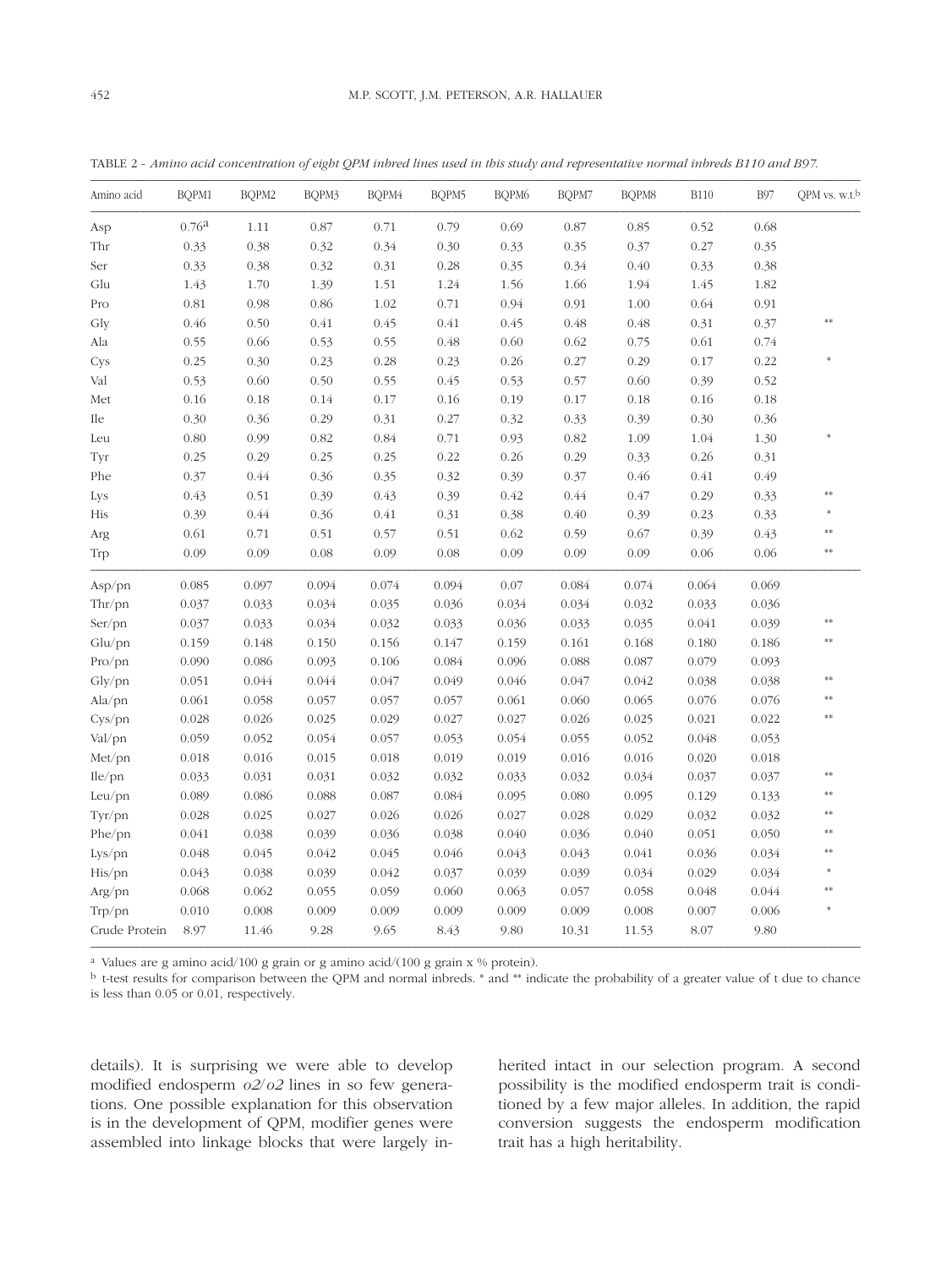| Effect <sup>a</sup>             | Df           | Yield (Mg/Ha) | Moisture $(\%)$ | RtLdgb<br>(plants/plot) | Skldg <sup>c</sup><br>(plants /plot) |
|---------------------------------|--------------|---------------|-----------------|-------------------------|--------------------------------------|
| Year                            |              | $9.0*$        | $101.9**$       | $95.4**$                | $61.8**$                             |
| Loc[Year]                       | 3            | $73.6**$      | $777.0$ **      | $126.5$ **              | $34.1**$                             |
| Dir/Rec                         |              | $0.0$ n.s.    | 5.1 n.s.        | $0.9$ n.s.              | $1.0$ n.s.                           |
| Genotype[Dir/Rec]               | 28           | $3.3**$       | $15.1$ **       | $10.4*$                 | 6.6 n.s.                             |
| Year x Dir/Rec                  | $\mathbf{1}$ | $0.1$ n.s.    | $1.5$ n.s.      | $7.3$ n.s.              | $9.5$ n.s.                           |
| Loc <sup>[Year]</sup> x Dir/Rec | 3            | $0.2$ n.s.    | $3.2$ n.s.      | $2.9$ n.s.              | 9.9 n.s.                             |
| Error                           | 127          | 1.6           | 3.4             | 6.6                     | 6.7                                  |
| Repeatability <sup>d</sup>      |              | 0.17          | 0.13            | 0.18                    | 0.15                                 |
| Model $\mathbb{R}^2$            |              | 0.61          | 0.87            | 0.50                    | 0.32                                 |

TABLE 3 - *Mean squares resulting from ANOVA of four agronomic traits for 30 crosses evaluated in five environments*.

**\*** Probability of greater F <0.05. \*\* Probability of greater F<0.01. n.s., not significant.

<sup>a</sup> The effect abbreviations are: Loc, location; Dir/Rec, Direct crosses (i.e. plants in the male group (Table 1) were used as males) vs. reciprocal crosses (i.e., plants in the male group were used as females).

b Root lodging.

c Stalk lodging.

d Repeatability = Variance of Genotype [Dir/Rec] effect / Total variance.

| TABLE 4 - Mean squares resulting from ANOVA of four agronomic traits of 15 direct and reciprocal crosses. |  |  |  |  |  |
|-----------------------------------------------------------------------------------------------------------|--|--|--|--|--|
|-----------------------------------------------------------------------------------------------------------|--|--|--|--|--|

| Effect <sup>a</sup>       | Df | Grain Yield<br>(Mg/Ha) | Grain Moisture<br>$(\%)$ | RtLdgb<br>(plants/plot) | Skldgc<br>(plants /plot) |
|---------------------------|----|------------------------|--------------------------|-------------------------|--------------------------|
| Environment               | 4  | $56.7**$               | 523.6**                  | $177.8**$               | $40.9**$                 |
| Parent 1 (GCA)            | 4  | $7.4**$                | $36.6**$                 | $34.5$ **               | $16.8*$                  |
| Parent 2 (GCA)            | 2  | $0.0$ n.s.             | $13.4$ n.s.              | 55.4**                  | $1.9$ n.s.               |
| $P1 \times P2$ (SCA)      | 8  | $5.6**$                | $16.6*$                  | 6.7 n.s.                | $3.7$ n.s.               |
| Env x Parent 1            | 16 | $2.1*$                 | 9.9 n.s.                 | $21.1$ **               | 8.8 n.s.                 |
| Env x Parent 2            | 8  | $2.8**$                | $3.7$ n.s.               | $26.7**$                | $12.9*$                  |
| $Env \times P1 \times P2$ | 32 | $1.5$ n.s.             | $4.8$ n.s.               | 8.2 n.s.                | $5.6$ n.s.               |
| Error                     | 90 | 1.2                    | 7.5                      | 5.6                     | 6.0                      |
| Model $R2$                |    | 0.80                   | 0.82                     | 0.79                    | 0.57                     |

**\*** Probability of greater F <0.05. \*\* Probability of greater F<0.01. n.s., not significant.

<sup>a</sup> The effect abbreviations are: Environment or Env, location combined with year; Parent 1, the effect of inbreds designated as males with direct and reciprocal crosses combined (a measure of GCA the effect of inbreds designated as females with direct and reciprocal crosses combined (a measure of GCA); P1 x P2, the interaction of the Parent 1 and Parent 2 main effects (a measure of SCA).

b Root lodging.

c Stalk lodging.

Kernels of the inbred lines used in this study were more vitreous than a typical *o2/o2* grain sample (Fig. 1), presumably due to selection for modifier genes most likely donated by the CIMMYT inbred lines. In order to verify our inbred lines had the desired improvements in amino acid balance, we determined the amino acid balance of these lines (Table 2). Comparison of the mean of QPM inbreds with the mean of two representative non-QPM inbreds gave results typical of other QPMs,

with Lysine and Tryptophan showing significant increases of 40 and 46%, respectively, over the two non-QPM inbreds evaluated. Since crude protein was not significantly different between these two groups, this change in amino acid concentration represents redistribution of amino acids. A significant reduction in leucine in part balances the increase in other amino acids. Evaluation of the methionine concentration of germplasm in another QPM breeding program identified a reduction in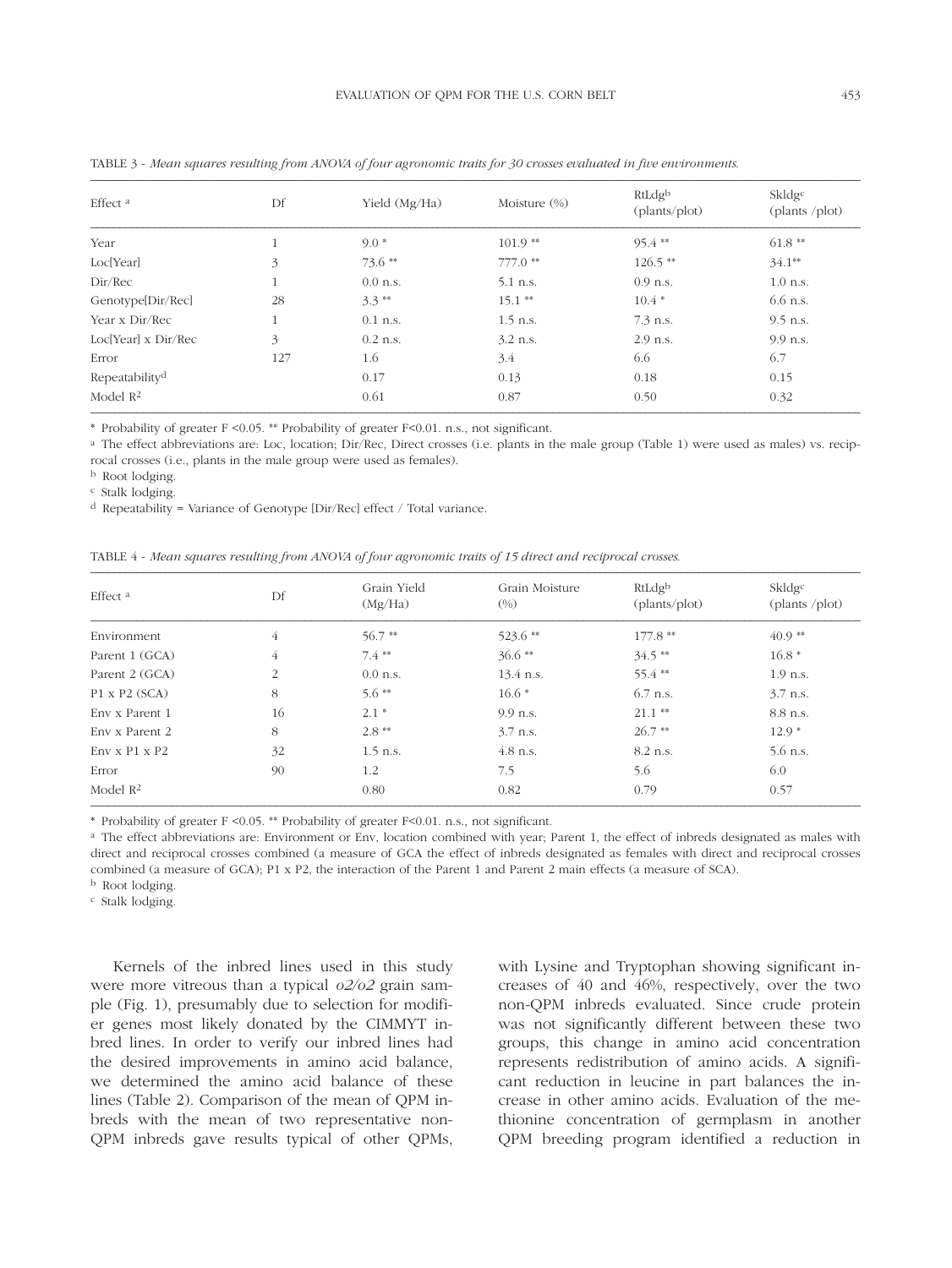methionine concentration in *o2/o2* germplasm (SCOTT *et al*., 2004), however we did not see a significant difference in methionine concentration between QPM and the two wild-type lines in this study.

The inbreds in this study were evaluated in hybrid combinations using a North Carolina Design II diallel mating design (COMSTOCK and ROBINSON, 1952) with reciprocal crosses. Yield, moisture, and root and stalk lodging were evaluated. To get an overview of the data, we first set out to identify the impact of environments, genotypes and the direction of crossing the hybrid parents on the traits examined using ANOVA (Table 3). The production environment effects (year and location within year) were significant for all traits. The mean of the crosses made in the direction designated in Table 1 was not significantly different than the mean of the crosses made in the reciprocal direction for any of the traits examined, as evidenced by the Dir/Rec effect in Table 3. Further, comparison of the yields individual hybrids in the direct and reciprocal direction showed no significant differences. The genotype effects within the direction the crosses were made were significant for yield and moisture, but not for root or stalk lodging, although repeatabilities were relatively low, ranging from 0.13 to 0.17.

One of our goals was to characterize the combining ability of the inbred lines. One advantage of the North Carolina Design II mating design is ANO-VA can be conducted using a linear model in which the parameters are related to general and specific combining ability (GCA and SCA) and, therefore, can be tested for significance. Thus, the male and female effects reflect general combining ability of individual lines, while the male x female interaction reflects the specific combining ability of a cross.

Since no significant difference was found between direct and reciprocal crosses, these data were combined. Thus, the lines designated as Males in Table 1 were designated as Parent 1 and the lines designated as Females were designated as Parent 2 and these effects were used for determination of GCA (Tables 4 and 5) while crosses were designated as the interaction of these parents and used for determination of SCA. For grain yield, the effect of Parent 1 was significant while the effect of Parent 2 was not. Grain moisture and Stalk lodging gave similar results, while the effects of both parents were significant in Root lodging. This suggests that GCA has an effect on the agronomic traits measured, at least for some inbreds. The interaction of the Parent 1 and Parent 2 effects was significant for Grain yield and Grain moisture, but not for Root lodging or Stalk Lodging. These significant effects are an indication of the importance of specific combining ability. Because of the significance of this effect for yield, we examined it in more detail by examining the least squares mean yields for each cross. These estimates are presented in Table 5. The significance of the overall Parent 1 x Parent 2 interaction effect is emphasized by a high yield value for BQPM8 x BQPM4 (7.4 Mg/ha\*\*) and low yield values for BQPM6 x BQPM5 (4.7 Mg/ha\*\*). The significant GCA for Parent 1 is driven by a high value for BQPM4 (6.5 Mg/ha\*\*) and a low value for BQPM2 (5.2 Mg/ha\*\*).

Because two QPM donors were used, it is possible that yields are explained in part by residual combining characteristics carried forward from these two QPM donors. This is reasonable because only two backcrosses were made to the recurrent parent prior to initiating pedigree selection. This means on average, the inbreds tested in this study

TABLE 5 - *Least squares means of yield (Mg/ha, ± standard error) for five lines designated as males, three lines designated as females and their crosses with data from direct and reciprocal crosses combined.*

|          |       | Parent 2        |                    |                    |                             |  |  |
|----------|-------|-----------------|--------------------|--------------------|-----------------------------|--|--|
|          |       | BOPM6           | BOPM7              | BOPM8              | Mean                        |  |  |
|          | BOPM1 | $5.9 \pm 0.3$   | $6.4 \pm 0.3^*$    | $5.5 \pm 0.3$      | $5.9 \pm 0.2$               |  |  |
|          | BOPM2 | $5.4 \pm 0.3$   | $5.3 \pm 0.3$      | $5.0 \pm 0.4$      | $5.2 \pm 0.2^{**}$          |  |  |
| Parent 1 | BQPM3 | $6.5 \pm 0.3^*$ | $5.2 \pm 0.3^*$    | $6.1 \pm 0.4$      | $6.0 \pm 0.2$               |  |  |
|          | BQPM4 | $6.6 \pm 0.3$   | $5.6 \pm 0.4^{**}$ | $7.4 \pm 0.4^{**}$ | $6.5 \pm 0.2$ <sup>**</sup> |  |  |
|          | BQPM5 | $4.7 \pm 0.3**$ | $5.1 \pm 0.4^{**}$ | $5.1 \pm 0.4$      | $5.4 \pm 0.2^*$             |  |  |
|          | Mean  | $5.8 \pm 0.1$   | $5.8 \pm 0.1$      | $5.8 \pm 0.2$      | $5.8 \pm 0.1^{**}$          |  |  |

\* Probability of greater t <0.05 in a test of a null hypothesis that each parameter estimate equals zero.

\*\* Probability of greater t <0.01 in a test of a null hypothesis that each parameter estimate equals zero.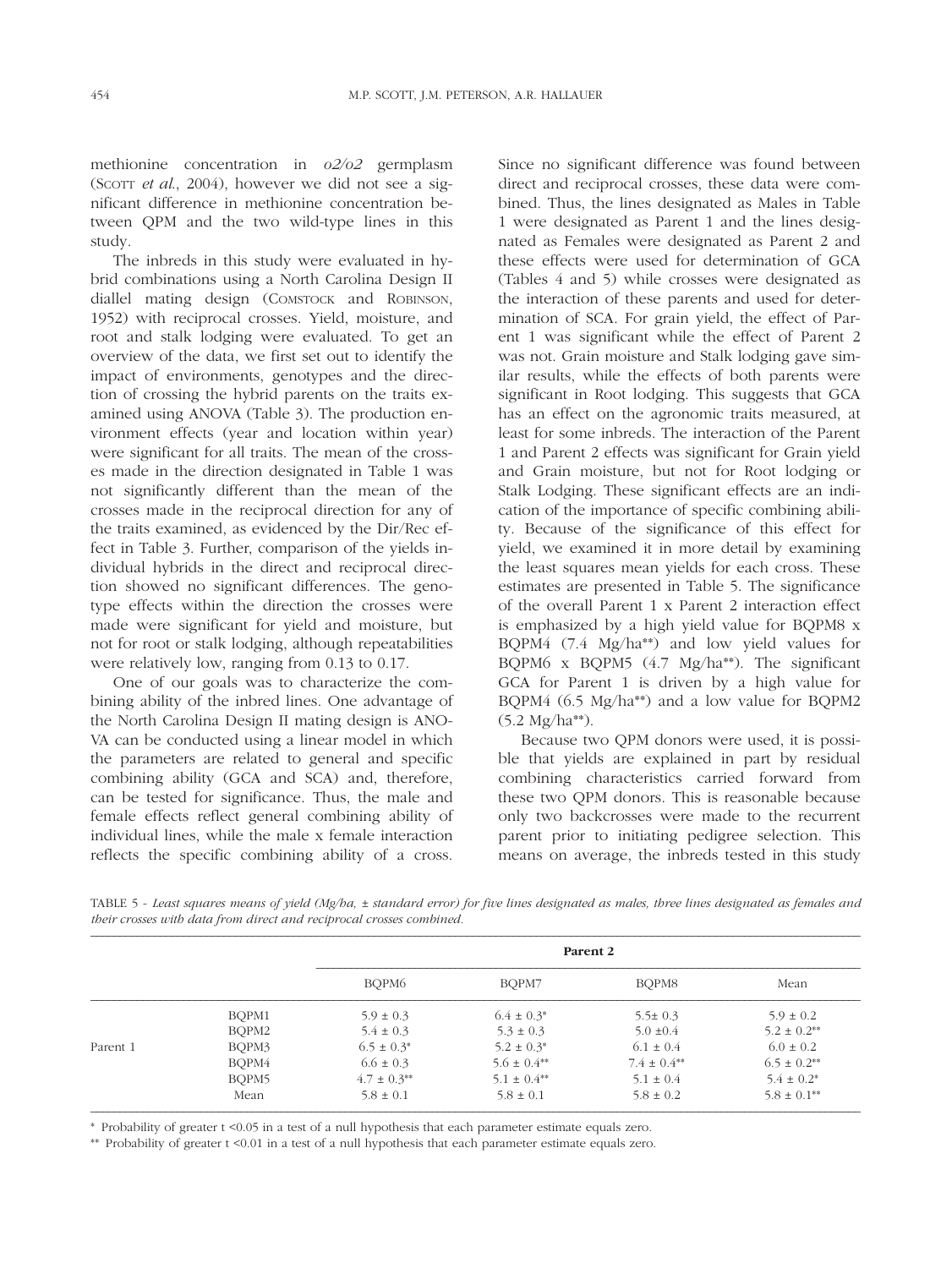contain one-fourth of the genomic complement of the QPM donor by decent. Examination of the data in Tables 5 reveals that hybrids made between inbreds derived from different QPM donors did in fact tend to have higher yields than hybrids made between inbreds with the same QPM donor. To examine this in more detail we compared the means of crosses made between lines derived from different QPM donors and lines derived from the same QPM donors and found crosses made between lines derived from different QPM donors to be significantly (Probability of  $> t < 0.001$ ) higher (6.34 vs. 5.3 Mg/ha). This observation suggests the heterotic group and possibly the combining ability of the QPM donor should be considered when initiating a bacrossing program. Inbreds intended for use as females may best made from QPM donors that are good female parents, while inbreds intended for use as male parents may best be made from QPM donors that are good male parents.

To characterize combining abilities of the lines in this study, a potentially better comparison would be among hybrids made between inbreds derived from the same QPM donor. When grain yields of the subset of lines made with QPM donor CLQ06901 was examined using the same model that was used for the full study, no significant GCA or SCA effects were found. This observation lends support to the hypothesis that the combining abilities of the QPM donor parents are contributing to the combining abilities of the BQPM lines.

The significance of general and specific combining ability has important implications for designing a breeding strategy. General combining ability is attributed primarily to additive gene effects, while specific combining ability is attributed to non-additive gene effects (dominance and epistasis). When improving traits such as grain yield, where specific combining ability is important, testing a larger number of hybrids may allow identification of combinations that are significantly better than others. Alternatively, for traits in which general combining ability is important, such as root lodging in this study, it may be most efficient to test more lines in fewer hybrid combinations.

A number of previous studies have examined GCA and SCA in QPM with mixed results. A study of inbreds with subtropical or southern U.S. adaptation found no significant GCA for grain yield, but significant SCA for this trait (BHATNAGAR *et al.,* 2004), similar to our results. Conversely, a study of subtropical QPMs found significant GCA and no significant SCA (VASAL *et al*., 1992). A study of tropical QPMs found both significant GCA and SCA for grain yield (PIXLEY and BJARNASON, 1993), in partial agreement with the other studies. This variation in results makes it difficult to draw general conclusions about optimal breeding approaches.

One of the main impediments to commercial use of QPM is that it frequently has low yields relative to non-QPM hybrids. While we did not include commercial check hybrids in this study, our yields were generally lower than commercial hybrids grown in similar growing conditions. It will therefore be important in future studies to compare the yield of these QPM hybrids to normal maize hybrids to determine their value for commercial use.

ACKNOWLEDGEMENTS - This paper is dedicated to Dr. Ron Phillips to acknowledge his contributions to the study of maize amino acid balance. We gratefully acknowledge the skillful technical support of Adrienne Moran-Lauter and Paul White and Erica Fuchs for critically evaluating the manuscript. We thank Dr. S. Vasal for information about the CIMMYT QPM lines used in this study and researchers from CIMMYT for making the initial crosses. Names are necessary to report factually on the available data; however, the USDA neither guarantees nor warrants the standard of the product, and the use of the name by the USDA implies no approval of the product to the exclusion of others that may be suitable.

#### **REFERENCES**

- AOAC INTERNATIONAL, 2006 Official Methods of Analysis of AOAC International. 18th ed. AOAC Int., Gaithersburg, MD.
- BABU R., S.K. NAIR, A. KUMAR, S. VENKATESH, J.C. SEKHAR, N.N. SINGH, G. SRINIVASAN, H.S. GUPTA, 2005 Two-generation marker-aided backcrossing for rapid conversion of normal maize lines to quality protein maize (QPM). Theor. Appl. Genet. **111:** 888-897.
- BHATNAGAR S., F.J. BETRAN, L.W. ROONEY, 2004 Combining abilities of quality protein maize inbreds. Crop Sci. **44:** 1997- 2005.
- BICAR E.H., W. WOODMAN-CLIKEMAN, V. SANGTONG, J.M. PETERSON, S.S. YANG, M. LEE, M.P. SCOTT, 2008 Transgenic maize endosperm containing a milk protein has improved amino acid balance. Trans. Res. **17:** 59-71.
- CHOE B.H., M.S. ZUBER, G.F. KRAUSE, E.S. HILDERBRAND, 1976 Inheritance of high lysine in maize. Crop Sci. **16:** 34-38.
- COMSTOCK R.E., H.F. ROBINSON, 1952 Estimation of the average dominance of genes. pp. 494-518. *In:* J.W. Gowen (Ed.), Heterosis. Iowa State College Press, Ames, Iowa.
- FRIZZI A., S. HUANG, L.A. GILBERTSON, T.A. ARMSTRONG, M.H. LUETHY, T.M. MALVAR, 2008 Modifying lysine biosynthesis and catabolism in corn with a single bifunctional expression/silencing transgene cassette. Plant Biotech. J. **6:** 13-21.